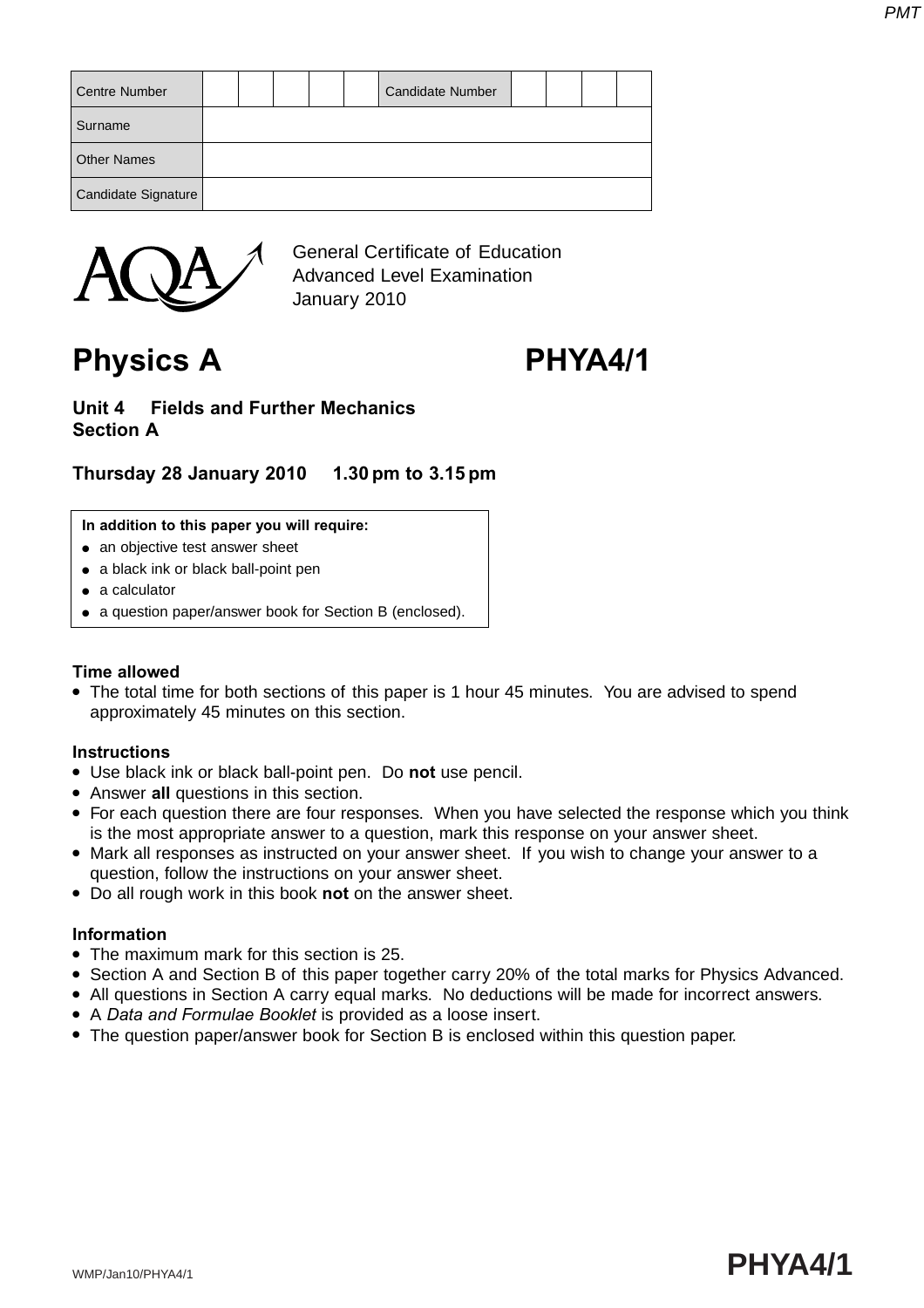#### **Multiple choice questions**

Each of Questions **1** to **25** is followed by four responses, **A**, **B**, **C** and **D**. For each question select the best response and mark its letter on the answer sheet.

You are advised to spend approximately **45 minutes** on this section.

**1** The graph shows the variation with time, *t*, of the force, *F*, acting on a body.



What physical quantity does the area X represent?

- **A** the displacement of the body
- **B** the acceleration of the body
- **C** the change in momentum of the body
- **D** the change in kinetic energy of the body
- **2** Water of density  $1000 \text{ kg m}^{-3}$  flows out of a garden hose of cross-sectional area  $7.2 \times 10^{-4} \text{ m}^2$ at a rate of  $2.0 \times 10^{-4}$  m<sup>3</sup> per second. How much momentum is carried by the water leaving the hose per second?
	- **A**  $5.6 \times 10^{-5}$  N s<br>**B**  $5.6 \times 10^{-2}$  N s
	- $5.6 \times 10^{-2}$  N s
	- $C = 0.20 N s$
	- $D = 0.72 N s$
- **3** Which row, **A** to **D**, in the table correctly shows the quantities conserved in an inelastic collision?

|   | mass          | momentum      | kinetic energy | total energy  |
|---|---------------|---------------|----------------|---------------|
| A | conserved     | not conserved | conserved      | conserved     |
|   | not conserved | conserved     | conserved      | not conserved |
|   | conserved     | conserved     | conserved      | conserved     |
|   | conserved     | conserved     | not conserved  | conserved     |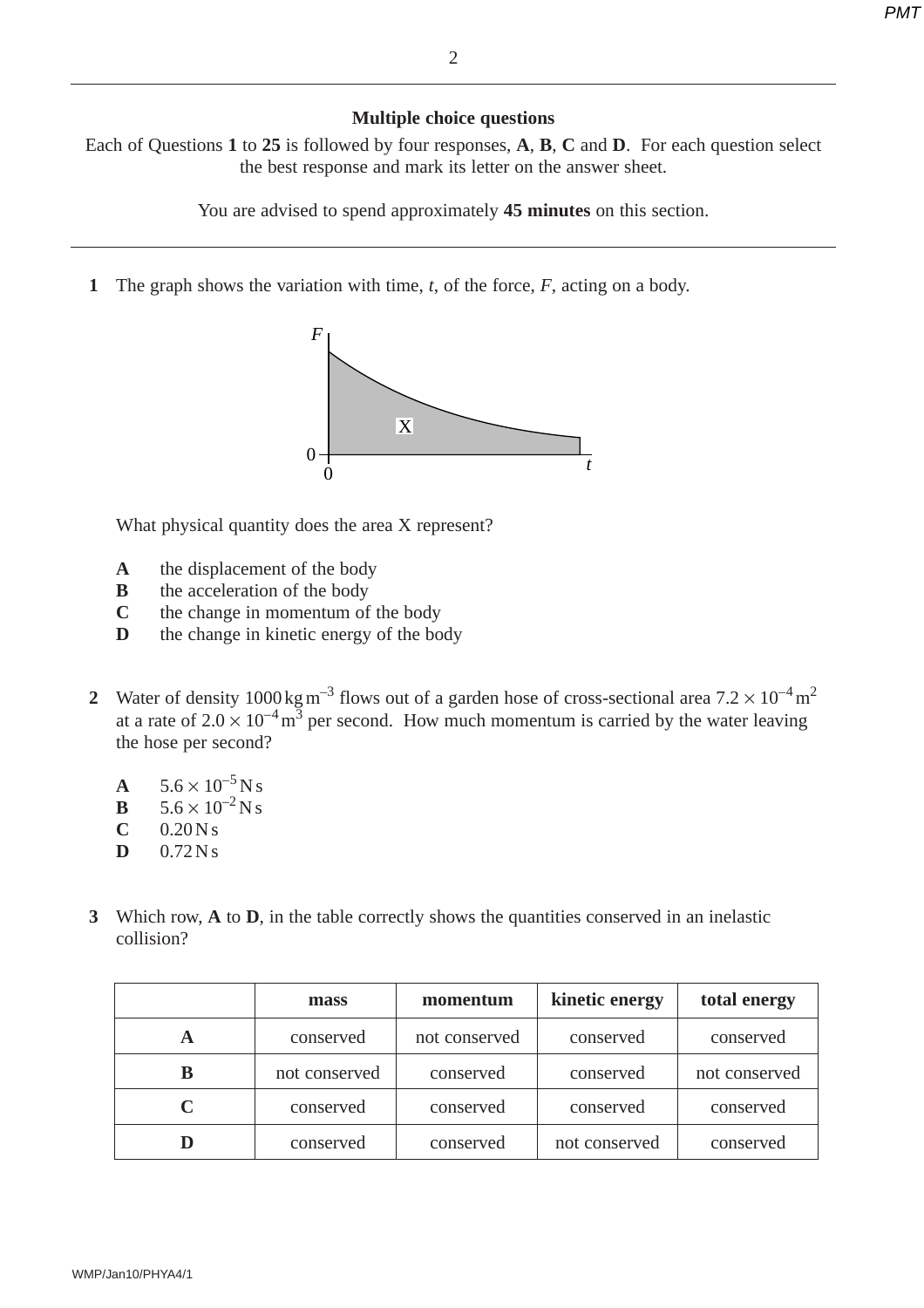- **4** What is the angular speed of a point on the Earth's equator?
	- **A**  $7.3 \times 10^{-5}$  rad s<sup>-1</sup> **B**  $4.2 \times 10^{-3}$  rad s<sup>-1</sup> **C**  $2.6 \times 10^{-1}$  rad s<sup>-1</sup> **D**  $15 \text{ rad s}^{-1}$
- **5** Which one of the following does **not** involve a centripetal force?
	- **A** an electron in orbit around a nucleus
	- **B** a car going round a bend
	- **C** an α particle in a magnetic field, travelling at right angles to the field
	- **D** an  $\alpha$  particle in a electric field, travelling at right angles to the field
- **6** Which one of the following gives the phase difference between the particle velocity and the particle displacement in simple harmonic motion?
	- **A**  $\frac{\pi}{4}$  rad **B**  $\frac{\pi}{2}$  rad 4 2
	- **C**  $\frac{3\pi}{4}$  rad 4
	- $D$  2 $\pi$  rad
- **7** A mass *M* hangs in equilibrium on a spring. *M* is made to oscillate about the equilibrium position by pulling it down 10 cm and releasing it. The time for *M* to travel back to the equilibrium position for the first time is 0.50 s. Which row, **A** to **D**, in the table is correct for these oscillations?

|             | amplitude/cm | period/s |
|-------------|--------------|----------|
|             | 10           | 1.0      |
| В           | 10           | 2.0      |
| $\mathbf C$ | 20           | 2.0      |
|             | 20           |          |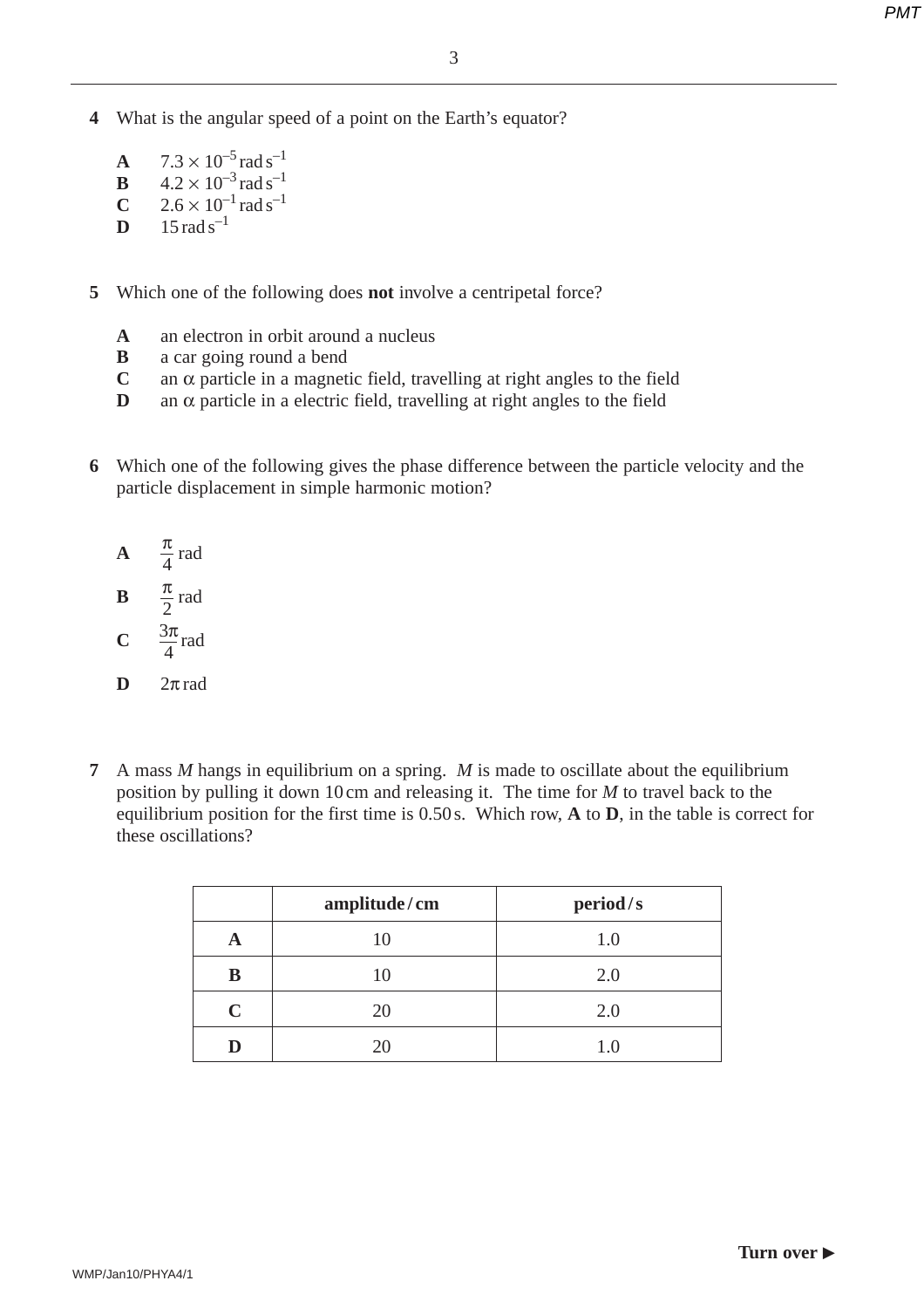- **8** Which one of the following statements concerning forced vibrations and resonance is correct?
	- **A** An oscillating body that is not resonating will return to its natural frequency when the forcing vibration is removed.
	- **B** At resonance, the displacement of the oscillating body is 180° out of phase with the forcing vibration.
	- **C** A pendulum with a dense bob is more heavily damped than one with a less dense bob of the same size.
	- **D** Resonance can only occur in mechanical systems.
- **9** Two identical spheres exert a gravitational force *F* on each other. What is the gravitational force between two spheres, each twice the mass of one of the original spheres, when the separation of their centres is twice the original separation?
	- **A** *F*
	- $\frac{B}{C}$   $\frac{2F}{4F}$
	- **C** 4*F*
	- **D** 8*F*
- **10** A planet of mass *M* and radius *R* rotates so rapidly that loose material at the equator only just remains on the surface. What is the period of rotation of the planet?

*G* is the universal gravitational constant.

**A** 
$$
2\pi \sqrt{\frac{R}{GM}}
$$
  
\n**B**  $2\pi \sqrt{\frac{R^2}{GM}}$   
\n**C**  $2\pi \sqrt{\frac{GM}{R^3}}$   
\n**D**  $2\pi \sqrt{\frac{R^3}{GM}}$ 

*GM*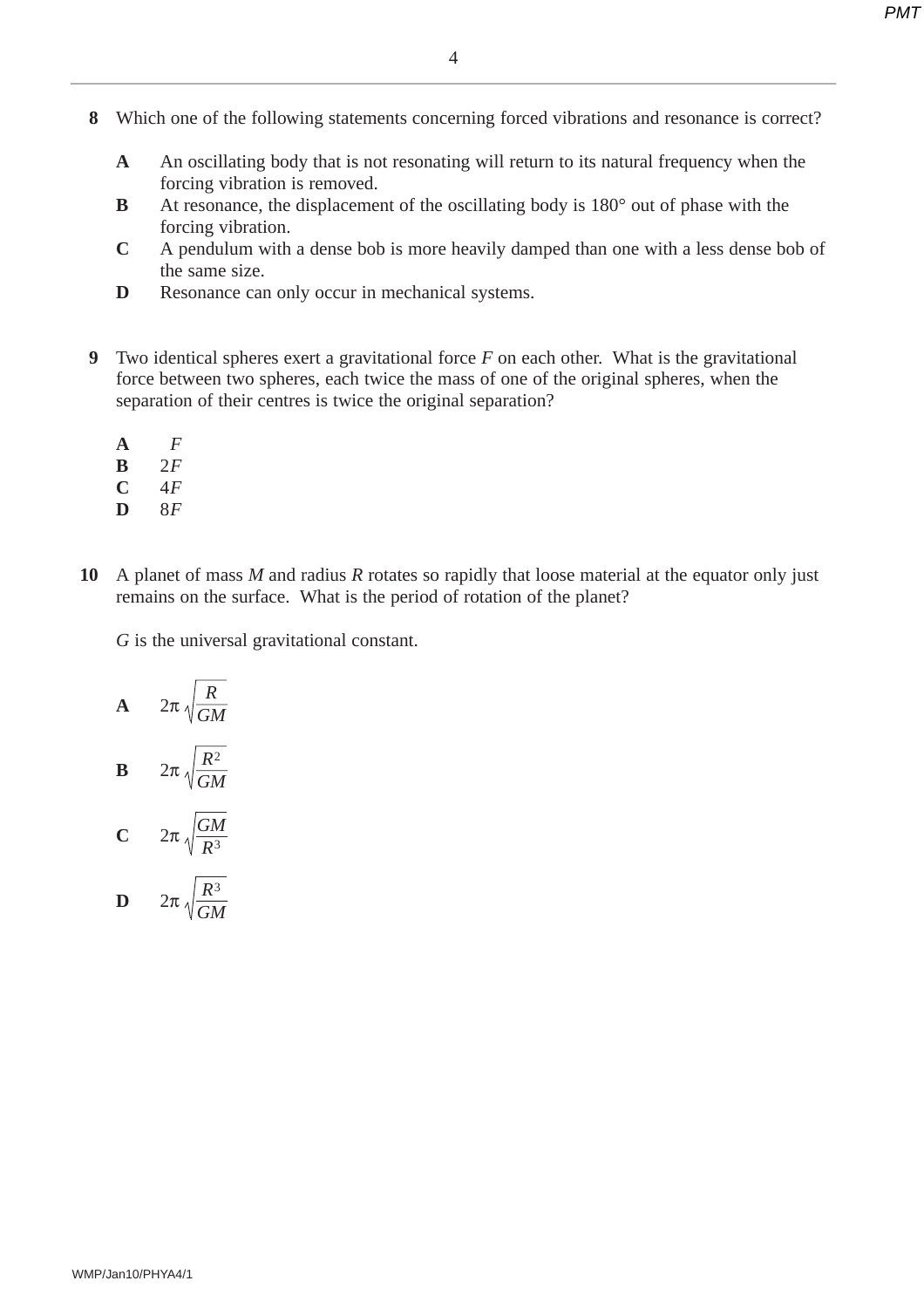**11** The radius of a certain planet is *x* times the radius of the Earth and its surface gravitational field strength is *y* times that of the Earth.

|                     | Which one of the following gives the ratio $\left(\frac{\text{mass of the planet}}{\text{mass of the Earth}}\right)$ ? |  |
|---------------------|------------------------------------------------------------------------------------------------------------------------|--|
| $A \quad xy$        |                                                                                                                        |  |
| $\mathbf{B}$ $x^2y$ |                                                                                                                        |  |
| $C \quad xy^2$      |                                                                                                                        |  |
|                     | $\mathbf{D}$ $x^2y^2$                                                                                                  |  |

**12** Which one of the following could be a unit of gravitational potential?



- **B** J
- $C$  N kg<sup>-1</sup>
- $D$  J kg<sup>-1</sup>

**13**



The diagram shows two particles at a distance *d* apart. One particle has charge +*Q* and the other –2*Q*. The two particles exert an electrostatic force of attraction, *F*, on each other. Each particle is then given an additional charge +*Q* and their separation is increased to a distance 2*d*. Which one of the following gives the force that now acts between the two particles?

- **A** an attractive force of  $\frac{F}{4}$ 4
- **B** a repulsive force of  $\frac{F}{4}$ 4
- **C** an attractive force of  $\frac{F}{2}$ 2
- **D** a repulsive force of  $\frac{F}{2}$ 2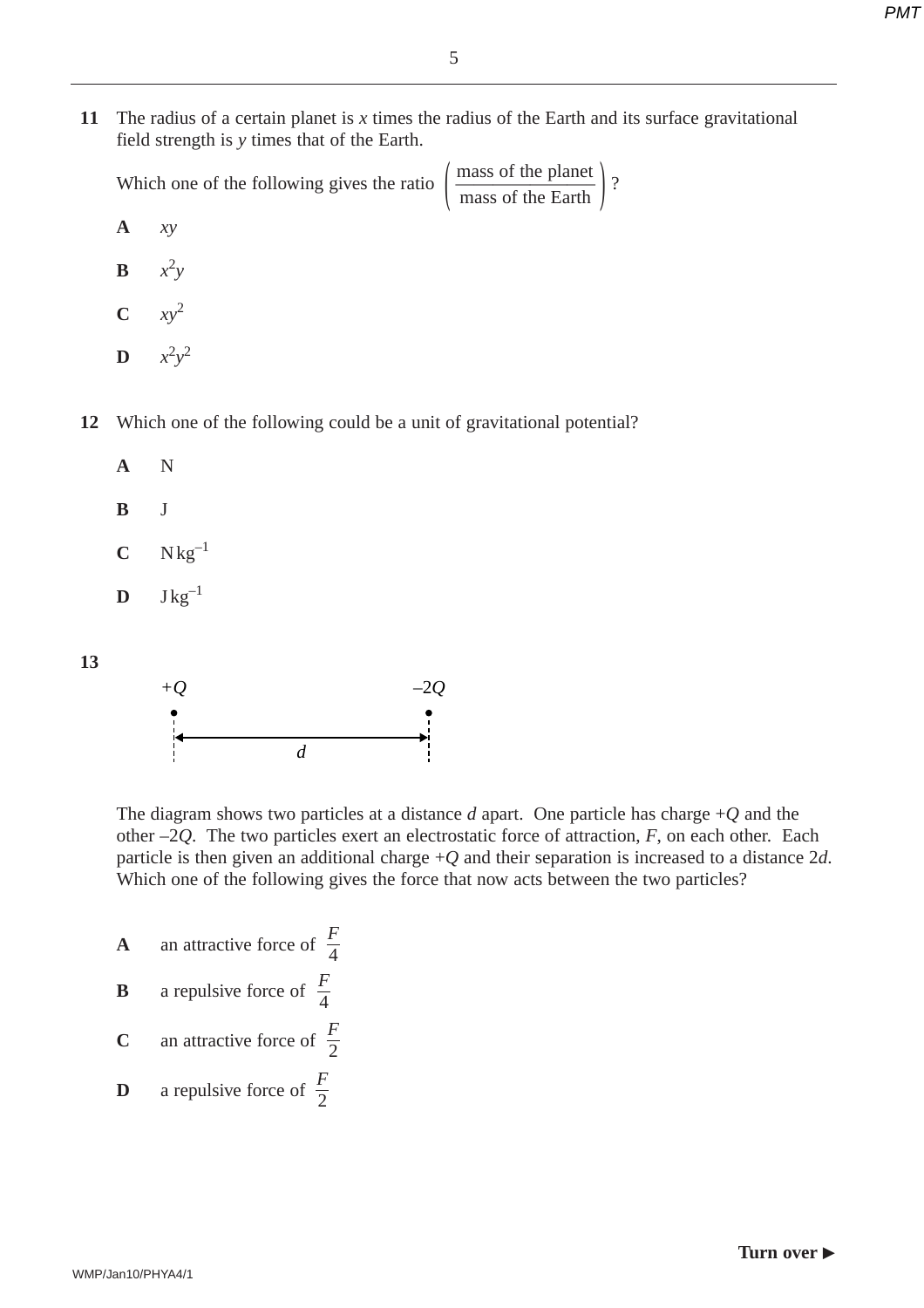- **14** Which one of the following statements about a charged particle in an electric field is correct?
	- **A** No work is done when a charged particle moves along a field line.
	- **B** No force acts on a charged particle when it moves along a field line.
	- **C** No work is done when a charged particle moves along a line of constant potential.
	- **D** No force acts on a charged particle when it moves along a line of constant potential.
- **15** Two parallel metal plates separated by a distance *d* have a potential difference *V* across them. What is the magnitude of the electrostatic force acting on a charge *Q* placed midway between the plates?



- **16** Which one of the following statements about *electric field strength* and *electric potential* is **incorrect**?
	- **A** Electric potential is a scalar quantity.
	- **B** Electric field strength is a vector quantity.
	- **C** Electric potential is zero whenever the electric field strength is zero.
	- **D** The potential gradient is proportional to the electric field strength.

**A**

**B**

**C**

**D**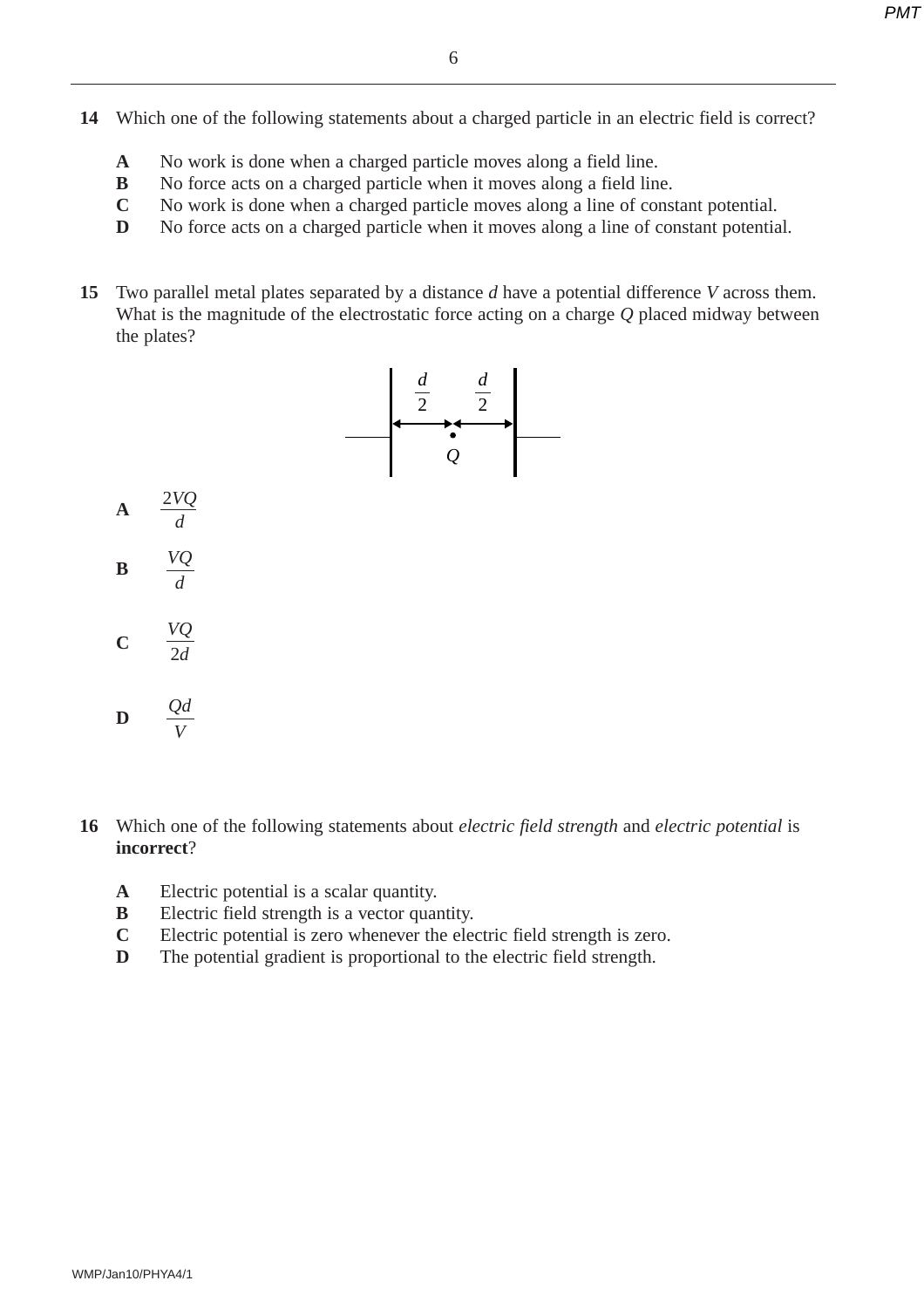

An  $\alpha$  particle travels towards a gold nucleus and at P reverses its direction. Which one of the following statements is **incorrect**?

- **A** The electric potential energy of the  $\alpha$  particle is a maximum at P.
- **B** The kinetic energy of the  $\alpha$  particle is a minimum at P.
- **C** The total energy of the  $\alpha$  particle is zero.
- **D** The total energy of the  $\alpha$  particle has a constant positive value.
- **18** The graph shows how the potential difference across a capacitor varies with the charge stored by it.



Which one of the following statements is correct?

- **A** The gradient of the line equals the capacitance of the capacitor.
- **B** The gradient of the line equals the energy stored by the capacitor.
- **C** The reciprocal of the gradient equals the energy stored by the capacitor.
- **D** The reciprocal of the gradient equals the capacitance of the capacitor.
- **19** An initially uncharged capacitor of capacitance 10 µF is charged by a **constant** current of 200 µA. After what time will the potential difference across the capacitor be 2000 V?
	- $A = 50 s$

**17**

- **B**  $100 s$
- $C = 200 s$
- $D = 400 s$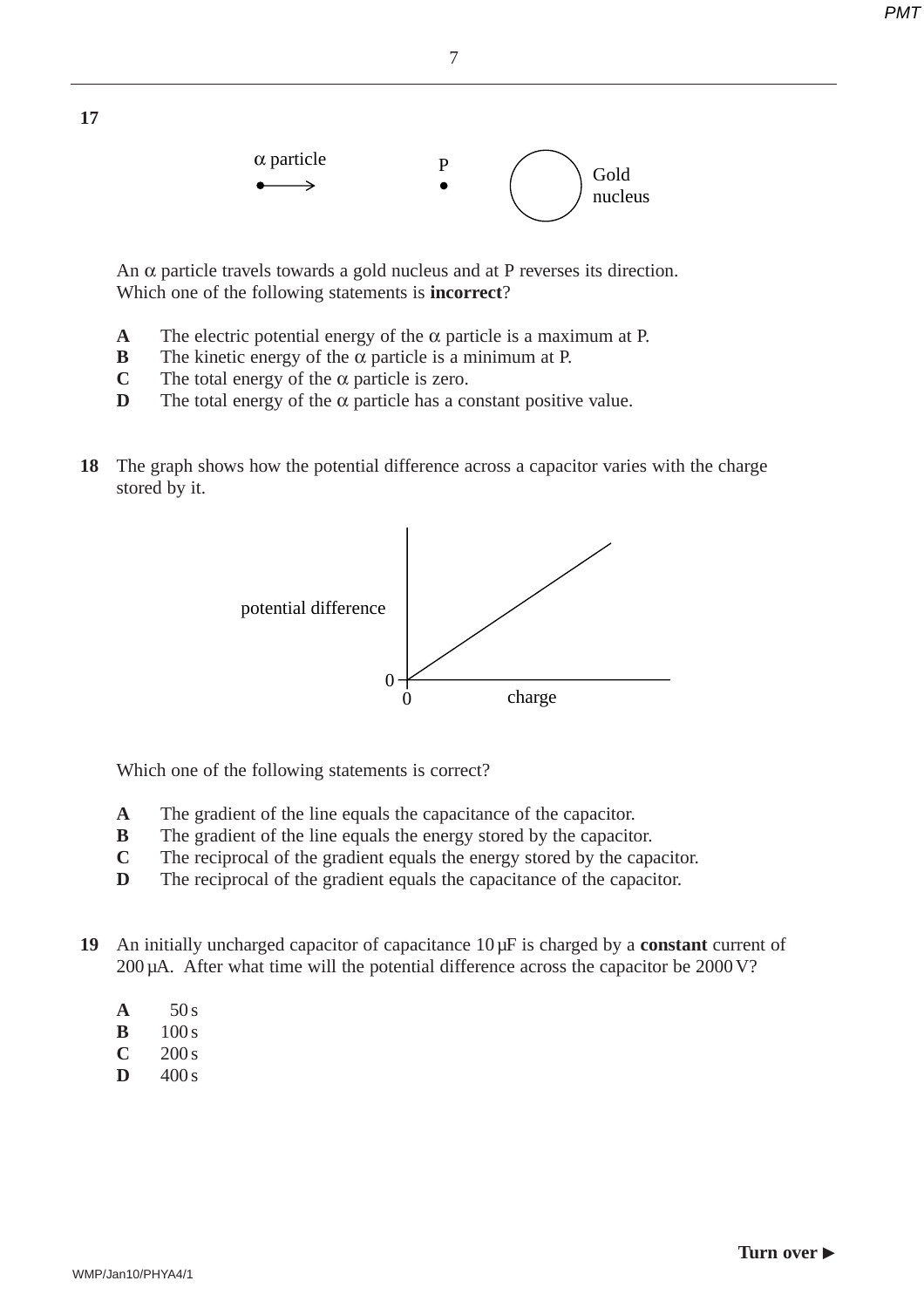**20** A 1000 µF capacitor, X, and a 100 µF capacitor, Y, are charged to the same potential difference. Which row, **A** to **D**, in the table gives correct ratios of charge stored and energy stored by the capacitors?

|   | charge stored by X<br>charge stored by Y | energy stored by X<br>energy stored by Y |
|---|------------------------------------------|------------------------------------------|
| A |                                          |                                          |
| B |                                          | 10                                       |
| C | 10                                       |                                          |
|   |                                          | 10                                       |

**21**



A current of 8.0 A is passed through a conductor of length 0.40 m and cross-sectional area  $1.0 \times 10^{-6}$  m<sup>2</sup>. The conductor contains  $8.0 \times 10^{28}$  free electrons per m<sup>3</sup>. When the conductor is at right angles to a magnetic field of flux density 0.20 T, it experiences a magnetic force. What is the average magnetic force that acts on **one** of the free electrons in the wire?

- **A**  $8.0 \times 10^{-30}$  N
- **B**  $5.0 \times 10^{-29}$ N
- **C**  $8.0 \times 10^{-24}$  N
- **D**  $2.0 \times 10^{-23}$  N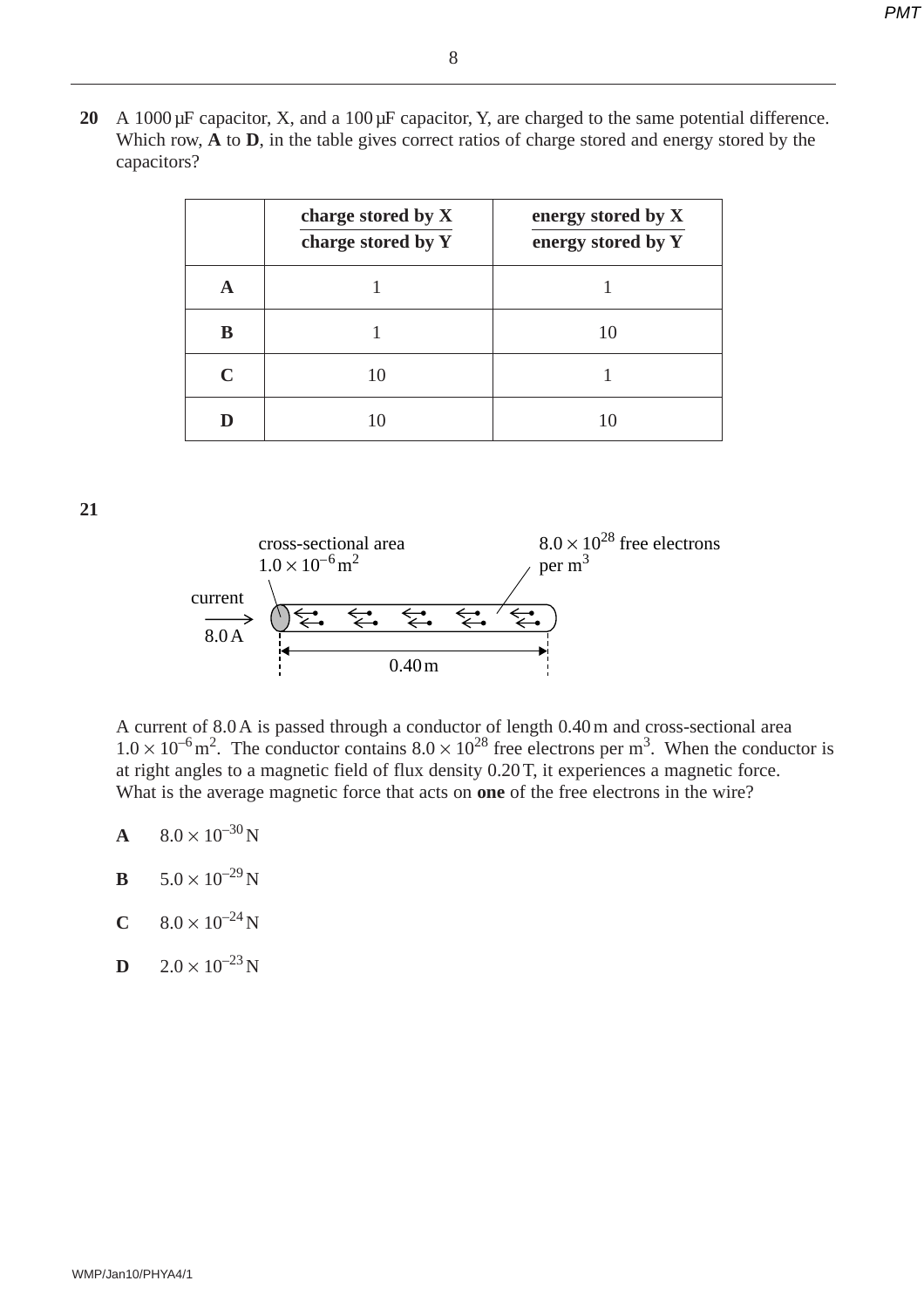- **22** An electron moves due North in a horizontal plane with uniform speed. It enters a uniform magnetic field directed due South in the same plane. Which one of the following statements concerning the motion of the electron in the magnetic field is correct?
	- **A** It accelerated due West.
	- **B** It slows down to zero speed and then accelerates due South.
	- **C** It continues to move North with its original speed.
	- **D** It is accelerated due North.
- **23** Particles of mass *m*, each carrying charge *Q* and travelling with speed *v*, enter a magnetic field of flux density *B* at right angles. Which one of the following changes would produce an increase in the radius of the path of the particles?
	- **A** an increase in *Q*
	- **B** an increase in *m*
	- **C** a decrease in *v*
	- **D** an increase in *B*
- **24** The magnetic flux through a coil of *N* turns is increased uniformly from zero to a maximum value in a time *t*. An emf, *E*, is induced across the coil. What is the maximum value of the magnetic flux through the coil?

$$
\mathbf{A} = \frac{Et}{N}
$$

$$
\mathbf{B} = \frac{N}{E t}
$$

**C** *EtN*

$$
\mathbf{D} = \frac{E}{N t}
$$

25 An aircraft, of wing span 60 m, flies horizontally at a speed of  $150 \text{ m s}^{-1}$ , If the vertical component of the Earth's magnetic field in the region of the plane is  $1.0 \times 10^{-5}$  T, what emf is induced across the wing tips of the plane?

| A | 0.09V |
|---|-------|
| ĸ | 0.90V |
| Ċ | 9.O V |
| D | 90 V  |

### **END OF QUESTIONS**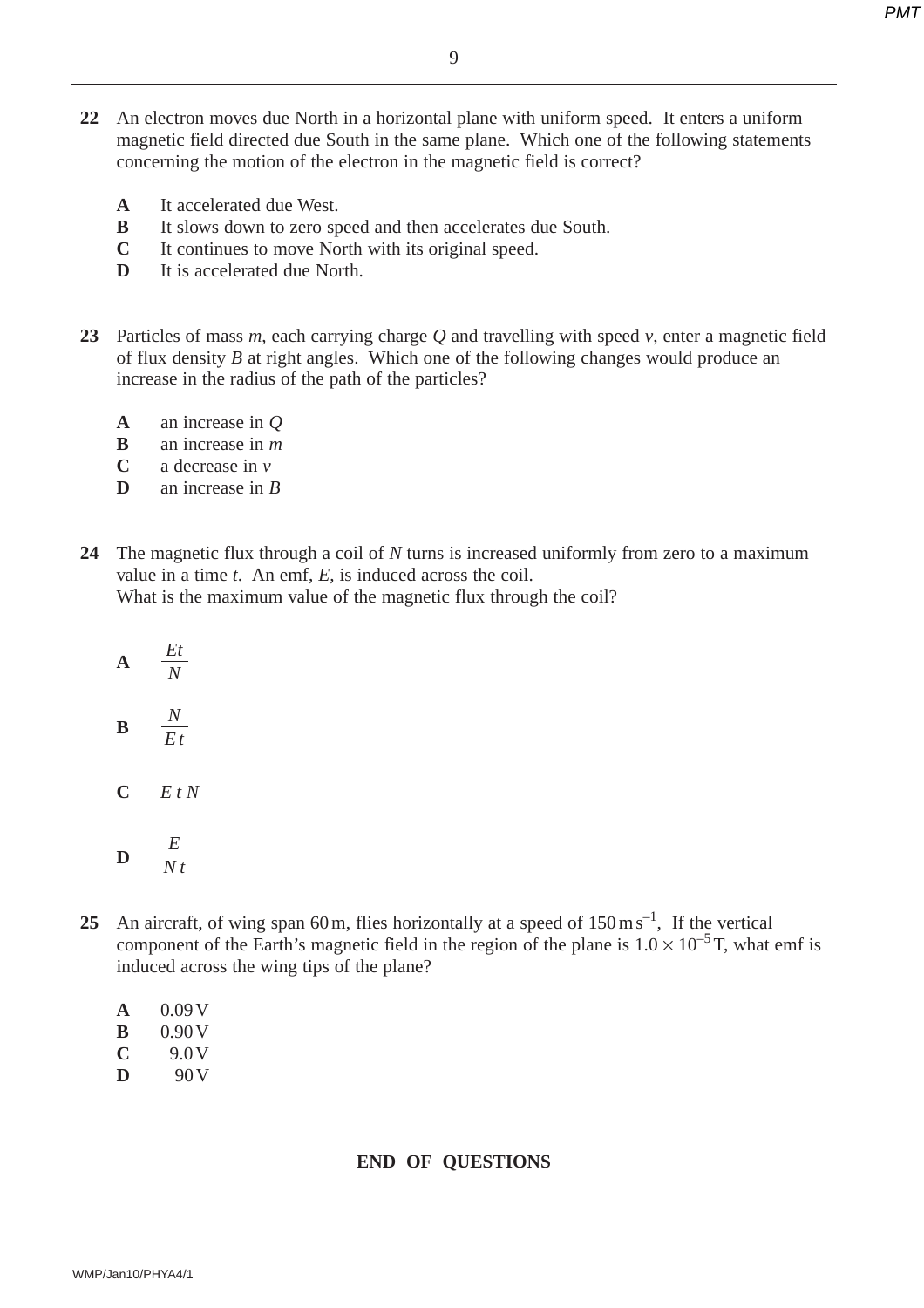**There are no questions printed on this page**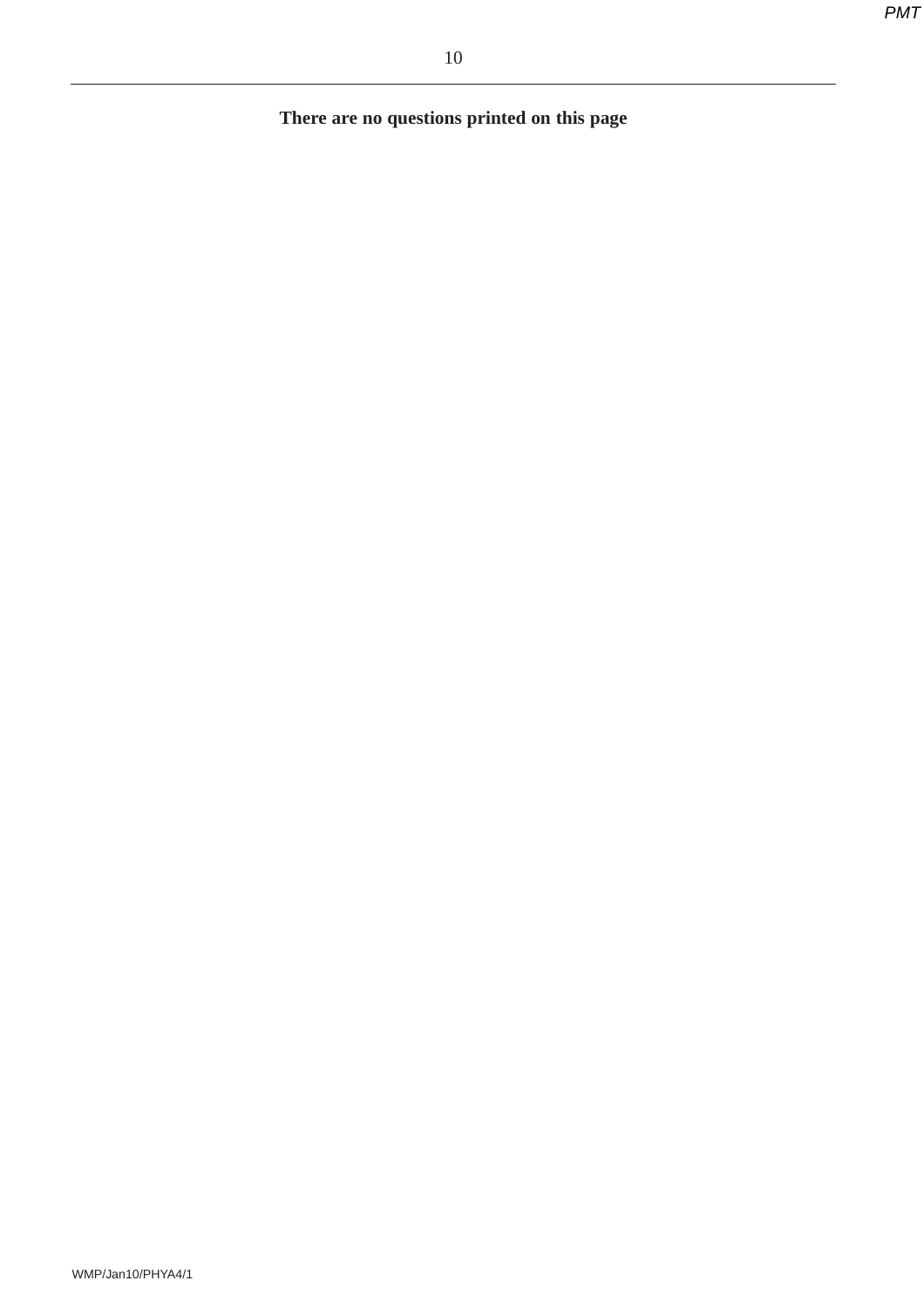**There are no questions printed on this page**